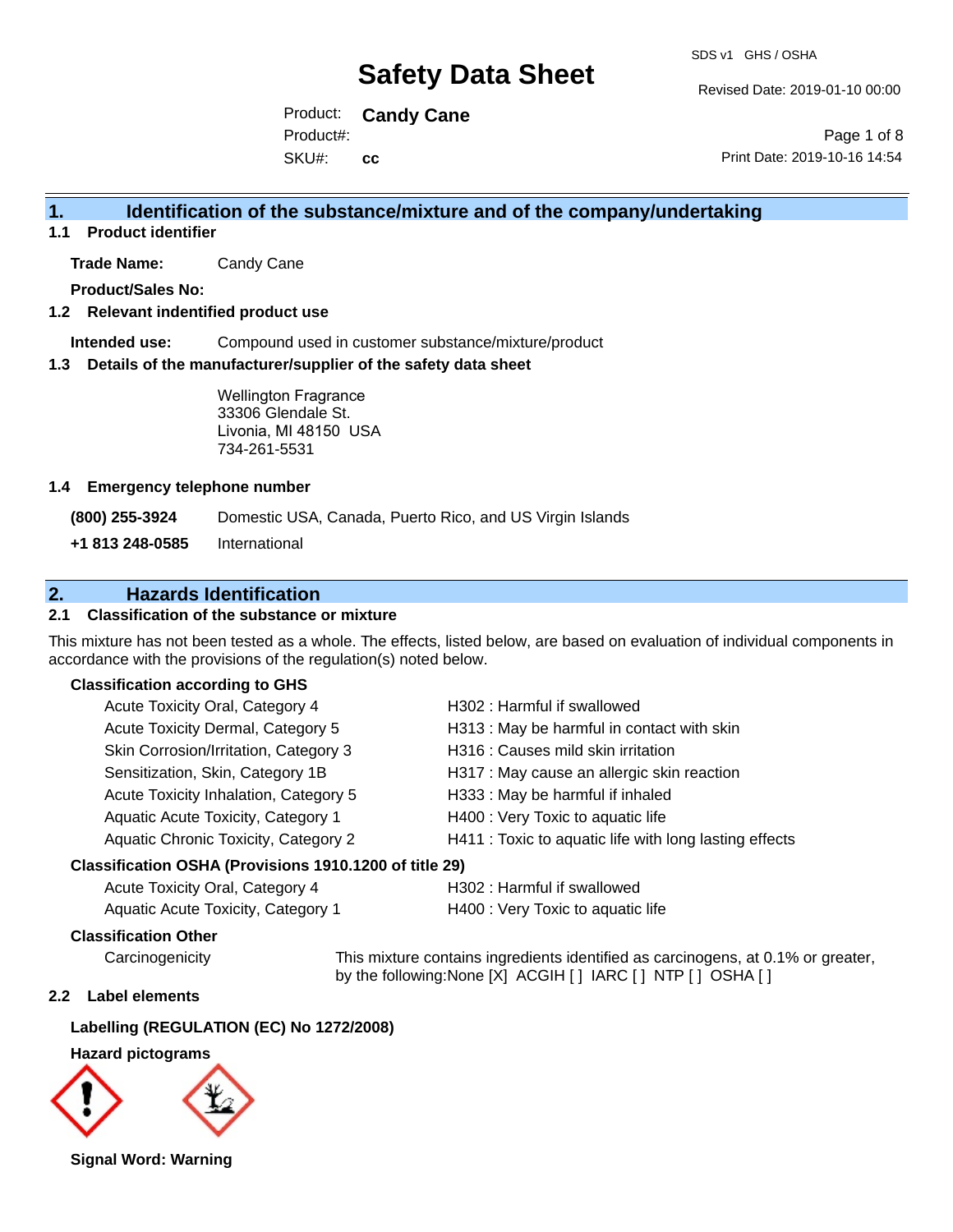Revised Date: 2019-01-10 00:00

### Product: **Candy Cane**

SKU#: Product#: **cc**

Page 2 of 8 Print Date: 2019-10-16 14:54

| <b>Hazard statments</b>         |                                                                                          |
|---------------------------------|------------------------------------------------------------------------------------------|
| H302                            | Harmful if swallowed                                                                     |
| H <sub>3</sub> 13               | May be harmful in contact with skin                                                      |
| H316                            | Causes mild skin irritation                                                              |
| H317                            | May cause an allergic skin reaction                                                      |
| H333                            | May be harmful if inhaled                                                                |
| H400                            | Very Toxic to aquatic life                                                               |
| H411                            | Toxic to aquatic life with long lasting effects                                          |
| <b>Precautionary Statements</b> |                                                                                          |
| <b>Prevention:</b>              |                                                                                          |
| P <sub>264</sub>                | Wash hands thoroughly after handling                                                     |
| P <sub>270</sub>                | Do not eat, drink or smoke when using this product                                       |
| P <sub>272</sub>                | Contaminated work clothing should not be allowed out of the workplace                    |
| P <sub>273</sub>                | Avoid release to the environment                                                         |
| <b>Response:</b>                |                                                                                          |
| $P301 + P312 + P330$            | IF SWALLOWED: Call a POISON CENTER or doctor/physician if you feel unwell Rinse<br>mouth |
| $P302 + P352$                   | IF ON SKIN: Wash with soap and water                                                     |
| $P304 + P312$                   | IF INHALED: Call a POISON CENTER or doctor/physician if you feel unwell                  |
| $P333 + P313$                   | If skin irritation or a rash occurs: Get medical advice/attention                        |
| P363                            | Wash contaminated clothing before reuse                                                  |
| P391                            | <b>Collect Spillage</b>                                                                  |
| 2.3<br><b>Other Hazards</b>     |                                                                                          |

# **no data available**

### **3. Composition/Information on Ingredients**

#### **3.1 Mixtures**

This product is a complex mixture of ingredients, which contains among others the following substance(s), presenting a health or environmental hazard within the meaning of the UN Globally Harmonized System of Classification and Labeling of Chemicals (GHS):

| CAS#<br>Ingredient            | EC#                            | Conc.<br>Range | <b>GHS Classification</b> |
|-------------------------------|--------------------------------|----------------|---------------------------|
| 120-51-4<br>Benzyl Benzoate   | 204-402-9                      | $60 - 70%$     | H302; H313; H400; H411    |
| $121 - 33 - 5$<br>vanillin    | 204-465-2                      | $2 - 5%$       | H303; H319                |
| 6485-40-1<br><i>I-Carvone</i> | 229-352-5                      | $2 - 5%$       | H227; H313; H317; H401    |
| 121-32-4                      | 204-464-7                      | $2 - 5%$       | H303; H320; H402          |
|                               | 3-Ethoxy-4-hydroxybenzaldehyde |                |                           |
| 119-36-8                      | 204-317-7                      | $2 - 5%$       | H302: H310: H402          |
| Methyl salicylate             |                                |                |                           |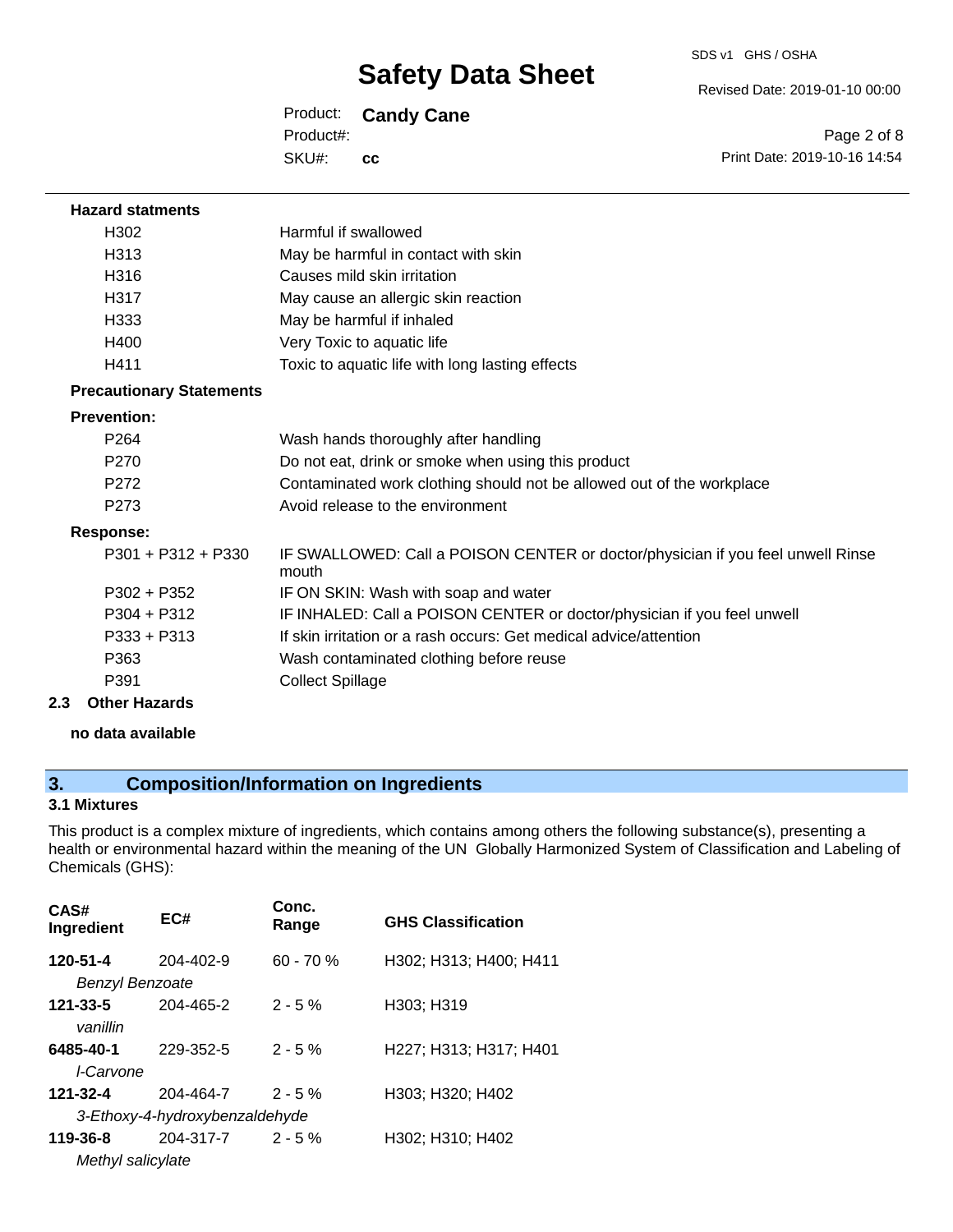SDS v1 GHS / OSHA

Revised Date: 2019-01-10 00:00

Print Date: 2019-10-16 14:54

Page 3 of 8

Product: **Candy Cane**

Product#:

SKU#: **cc**

| CAS#<br>Ingredient                                       | EC#                                             | Conc.<br>Range | <b>GHS Classification</b>                   |
|----------------------------------------------------------|-------------------------------------------------|----------------|---------------------------------------------|
| 15356-70-4<br>Menthol                                    | 239-388-3                                       | $1 - 2%$       | H227; H303; H315; H320; H402                |
| 101-86-0                                                 | 202-983-3<br>Hexyl cinnamaldehyde               | $1 - 2%$       | H303; H316; H317; H400; H411                |
| $125 - 12 - 2$<br>Isobornyl acetate                      | 204-727-6                                       | $1 - 2%$       | H227; H316; H401                            |
| 2050-08-0<br>Amyl salicylate                             | 218-080-2                                       | $1 - 2%$       | H302; H400; H410                            |
| 140-11-4<br>Benzyl acetate                               | 205-399-7                                       | $1 - 2%$       | H303; H401; H412                            |
| 128-37-0                                                 | 204-881-4<br><b>Butylated hydroxytoluene</b>    | $1 - 2%$       | H316; H400; H410                            |
| 2216-51-5<br>I-Menthol                                   | 218-690-9                                       | $1 - 2%$       | H303; H315; H320; H402                      |
| $98 - 55 - 5$<br><b>Terpineol</b>                        | 202-680-6                                       | $1 - 2%$       | H227; H303; H315; H319; H401                |
| $80 - 54 - 6$                                            | 201-289-8<br><b>Butylphenyl Methylpropional</b> | $0.1 - 1.0 %$  | H227; H302; H315; H317; H361; H401;<br>H412 |
| See Section 16 for full text of GHS classification codes |                                                 |                |                                             |

See Section 16 for full text of GHS classification codes which where not shown in section 2

Total Hydrocarbon Content (%  $w/w$ ) = 0.75

### **4. First Aid Measures**

#### **4.1 Description of first aid measures**

| Inhalation:                                                                       | Remove from exposure site to fresh air and keep at rest.<br>Obtain medical advice.                            |
|-----------------------------------------------------------------------------------|---------------------------------------------------------------------------------------------------------------|
| Eye Exposure:                                                                     | Flush immediately with water for at least 15 minutes.<br>Contact physician if symptoms persist.               |
| <b>Skin Exposure:</b>                                                             | Remove contaminated clothes. Wash thoroughly with water (and soap).<br>Contact physician if symptoms persist. |
| Ingestion:                                                                        | Rinse mouth with water and obtain medical advice.                                                             |
| 4.2 Most important symptoms and effects, both acute and delayed                   |                                                                                                               |
| Symptoms:                                                                         | no data available                                                                                             |
| Risks:<br>Refer to Section 2.2 "Hazard Statements"                                |                                                                                                               |
| Indication of any immediate medical attention and special treatment needed<br>4.3 |                                                                                                               |
|                                                                                   |                                                                                                               |

| Refer to Section 2.2 "Response" |
|---------------------------------|
|                                 |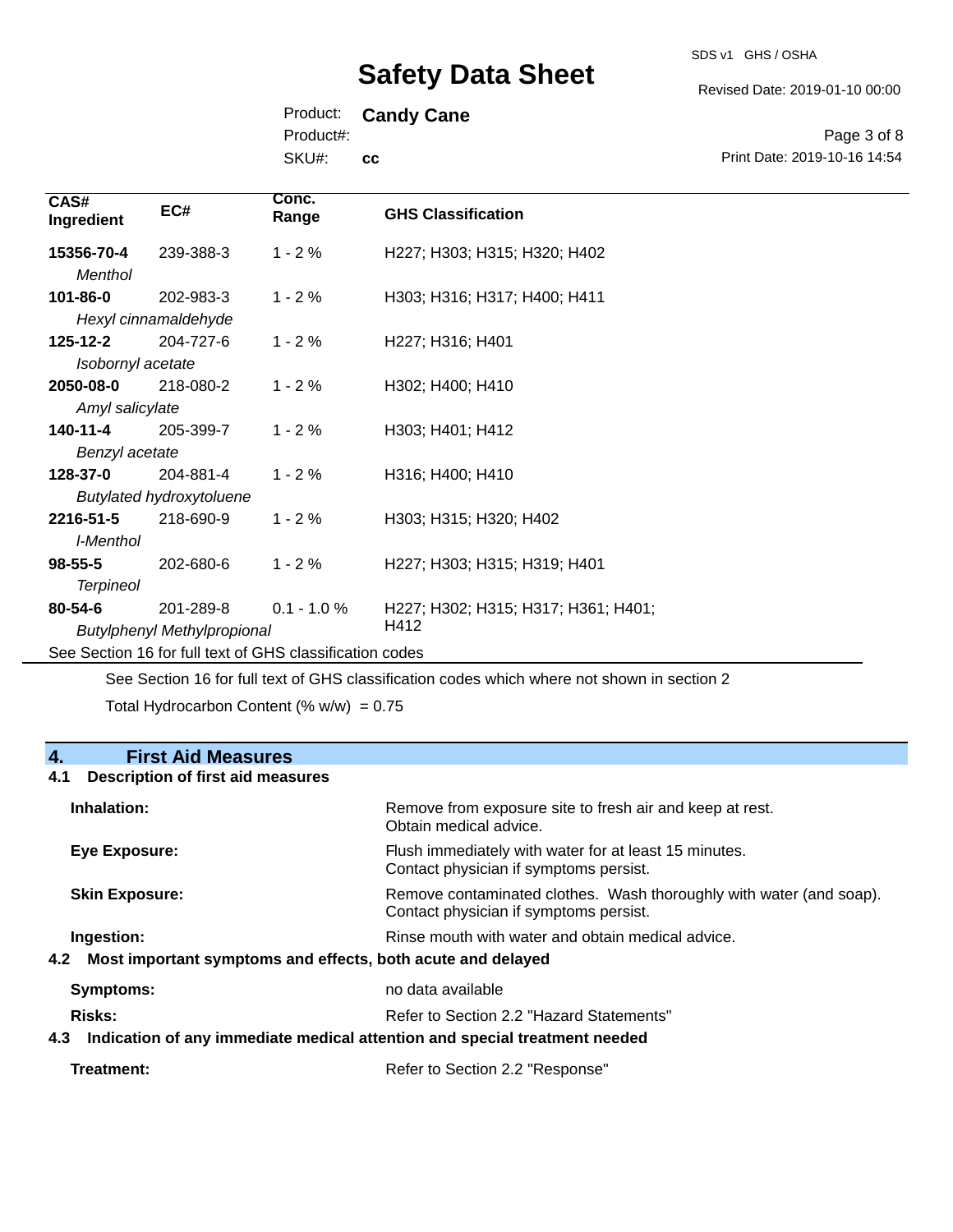SDS v1 GHS / OSHA

Revised Date: 2019-01-10 00:00

Product: **Candy Cane** SKU#: Product#: **cc**

Page 4 of 8 Print Date: 2019-10-16 14:54

| 5 <sub>1</sub><br><b>Fire-Fighting measures</b>           |                                                   |
|-----------------------------------------------------------|---------------------------------------------------|
| <b>Extinguishing media</b><br>5.1                         |                                                   |
| Suitable:                                                 | Carbon dioxide (CO2), Dry chemical, Foam          |
| Unsuitable                                                | Do not use a direct water jet on burning material |
| 5.2 Special hazards arising from the substance or mixture |                                                   |
| During fire fighting:                                     | Water may be ineffective                          |
| <b>Advice for firefighters</b><br>5.3                     |                                                   |
| <b>Further information:</b>                               | Standard procedure for chemical fires             |
|                                                           |                                                   |

#### **6. Accidental Release Measures**

#### **6.1 Personal precautions, protective equipment and emergency procedures**

Avoid inhalation and contact with skin and eyes. A self-contained breathing apparatus is recommended in case of a major spill.

#### **6.2 Environmental precautions**

Keep away from drains, soil, and surface and groundwater.

#### **6.3 Methods and materials for containment and cleaning up**

Clean up spillage promptly. Remove ignition sources. Provide adequate ventilation. Avoid excessive inhalation of vapors. Gross spillages should be contained by use of sand or inert powder and disposed of according to the local regulations.

#### **6.4 Reference to other sections**

Not Applicable

### **7. Handling and Storage**

#### **7.1 Precautions for safe handling**

Apply according to good manufacturing and industrial hygiene practices with proper ventilation. Do not drink, eat or smoke while handling. Respect good personal hygiene.

#### **7.2 Conditions for safe storage, including any incompatibilities**

Store in a cool, dry and ventilated area away from heat sources and protected from light in tightly closed original container. Avoid uncoated metal container. Keep air contact to a minimum.

#### **7.3 Specific end uses**

No information available

#### **8. Exposure Controls/Personal Protection**

#### **8.1 Control parameters**

| <b>Exposure Limits:</b>      |                |                                 |       |       |             |                                                  |  |
|------------------------------|----------------|---------------------------------|-------|-------|-------------|--------------------------------------------------|--|
| <b>Component</b>             |                |                                 | ACGIH | ACGIH | <b>OSHA</b> | <b>OSHA</b><br>TWA ppm STEL ppm TWA ppm STEL ppm |  |
| 140-11-4                     | Benzyl acetate |                                 | 10    |       |             |                                                  |  |
| 128-37-0                     |                | <b>Butylated hydroxytoluene</b> |       |       |             |                                                  |  |
| <b>Engineering Controls:</b> |                | Use local exhaust as needed.    |       |       |             |                                                  |  |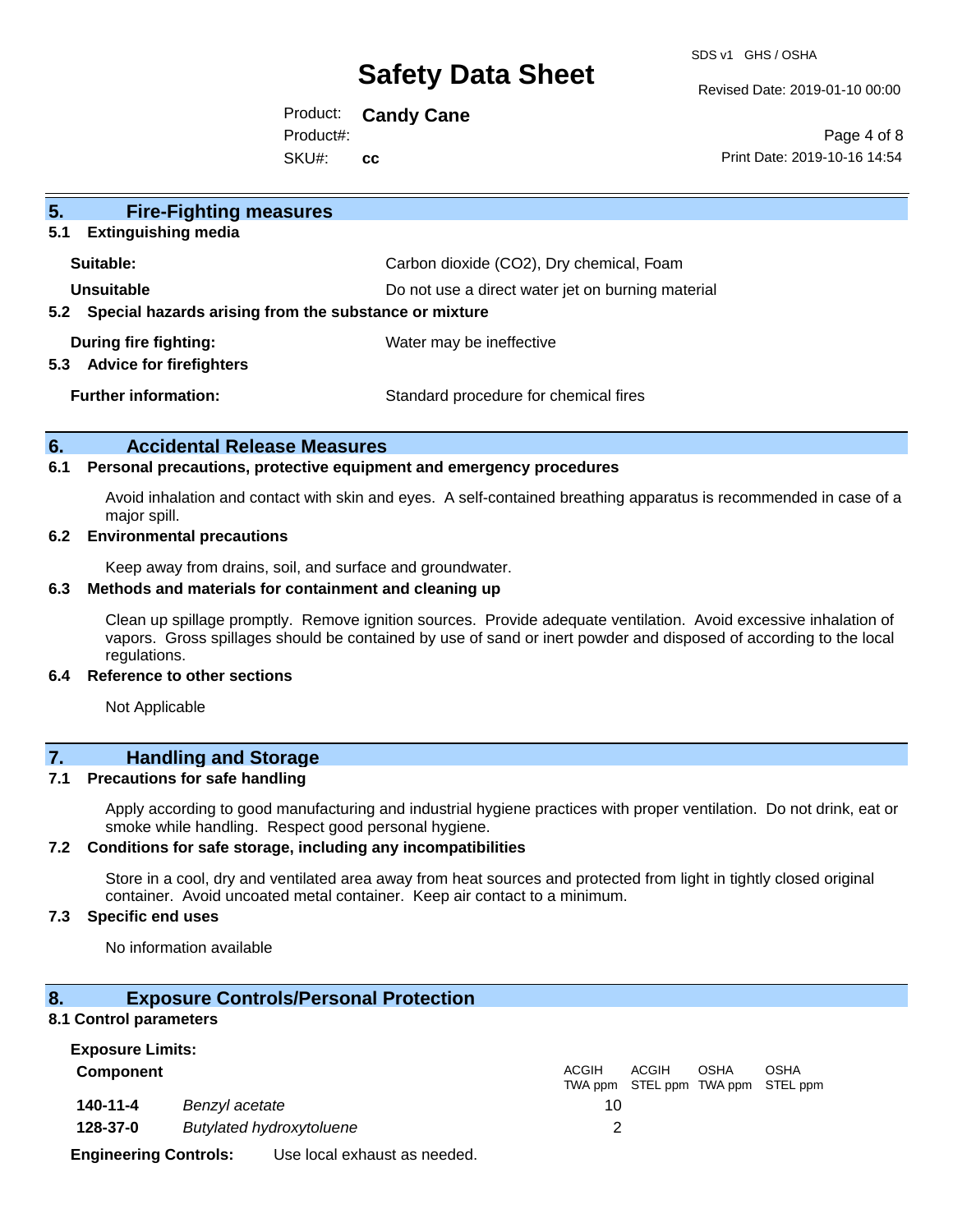SDS v1 GHS / OSHA

Revised Date: 2019-01-10 00:00

Product: **Candy Cane** SKU#: Product#: **cc**

Page 5 of 8 Print Date: 2019-10-16 14:54

#### **8.2 Exposure controls - Personal protective equipment**

| Eye protection:                | Tightly sealed goggles, face shield, or safety glasses with brow guards and side shields, etc.<br>as may be appropriate for the exposure |
|--------------------------------|------------------------------------------------------------------------------------------------------------------------------------------|
| <b>Respiratory protection:</b> | Avoid excessive inhalation of concentrated vapors. Apply local ventilation where appropriate.                                            |
| <b>Skin protection:</b>        | Avoid Skin contact. Use chemically resistant gloves as needed.                                                                           |

## **9. Physical and Chemical Properties**

### **9.1 Information on basic physical and chemical properties**

| Appearance:                  | Liquid                          |
|------------------------------|---------------------------------|
| Odor:                        | Conforms to Standard            |
| Color:                       | Colorless to Yellow Tint (G0-1) |
| <b>Viscosity:</b>            | Liquid                          |
| <b>Freezing Point:</b>       | Not determined                  |
| <b>Boiling Point:</b>        | Not determined                  |
| <b>Melting Point:</b>        | Not determined                  |
| <b>Flashpoint (CCCFP):</b>   | >200 F (93.33 C)                |
| <b>Auto flammability:</b>    | Not determined                  |
| <b>Explosive Properties:</b> | None Expected                   |
| <b>Oxidizing properties:</b> | None Expected                   |
| Vapor Pressure (mmHg@20 C):  | 0.0231                          |
| %VOC:                        | 0.02                            |
| Specific Gravity @ 25 C:     | 1.0840                          |
| Density @ 25 C:              | 1.0810                          |
| Refractive Index @ 20 C:     | 1.5500                          |
| Soluble in:                  | Oil                             |

# **10. Stability and Reactivity**

| <b>10.1 Reactivity</b>                  | None                                               |
|-----------------------------------------|----------------------------------------------------|
| <b>10.2 Chemical stability</b>          | Stable                                             |
| 10.3 Possibility of hazardous reactions | None known                                         |
| <b>10.4 Conditions to avoid</b>         | None known                                         |
| 10.5 Incompatible materials             | Strong oxidizing agents, strong acids, and alkalis |
| 10.6 Hazardous decomposition products   | None known                                         |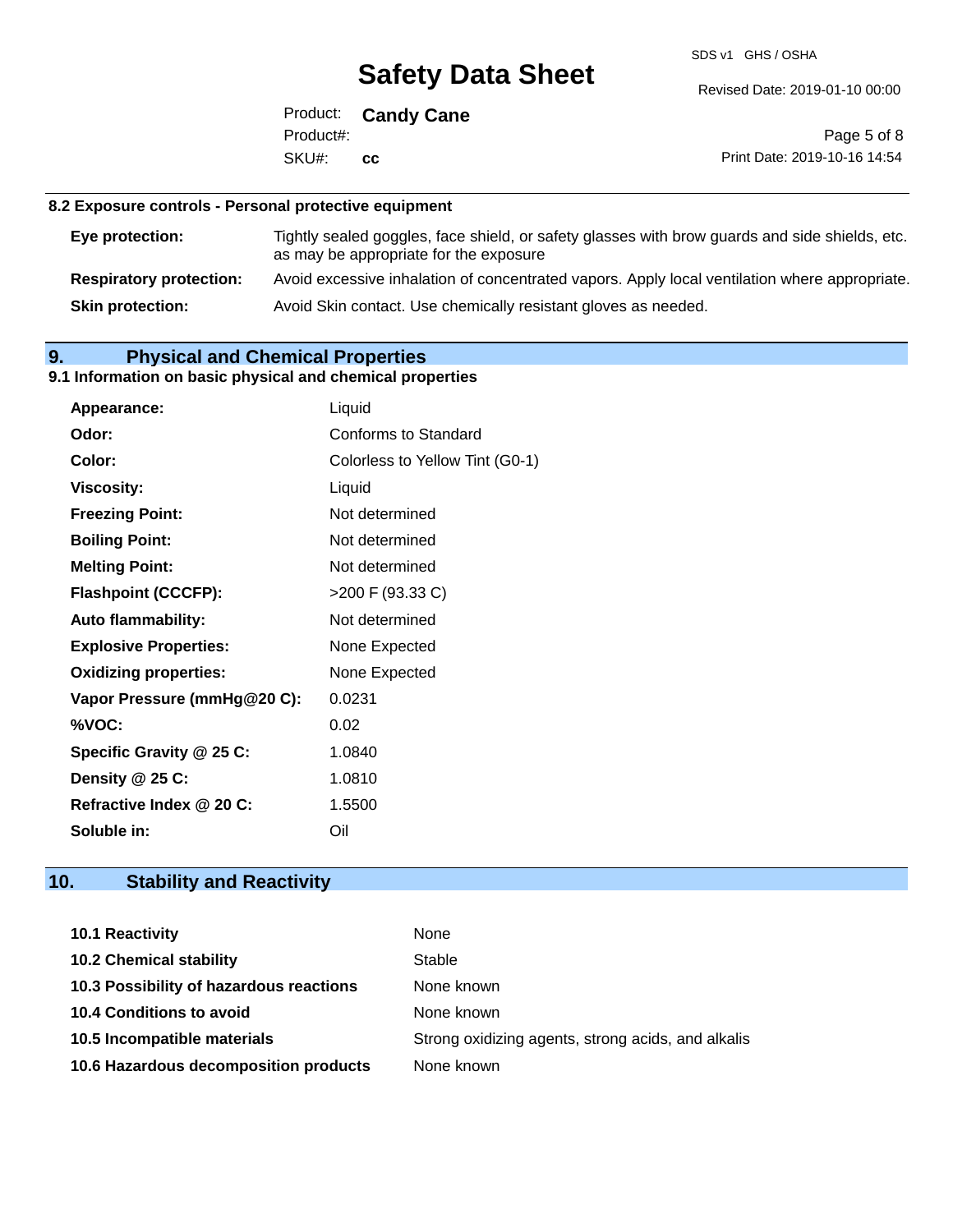SDS v1 GHS / OSHA

Revised Date: 2019-01-10 00:00

Product: **Candy Cane** SKU#: Product#: **cc**

Page 6 of 8 Print Date: 2019-10-16 14:54

| 11. | <b>Toxicological Information</b> |
|-----|----------------------------------|
|     |                                  |

#### **11.1 Toxicological Effects**

Acute Toxicity Estimates (ATEs) based on the individual Ingredient Toxicity Data utilizing the "Additivity Formula"

| Acute toxicity - Oral - (Rat) mg/kg                | (LD50: 1705.5470) Harmful if swallowed                   |
|----------------------------------------------------|----------------------------------------------------------|
| Acute toxicity - Dermal - (Rabbit) mg/kg           | (LD50: 3897.5261) May be harmful in contact with skin    |
| Acute toxicity - Inhalation - (Rat) mg/L/4hr       | (LD50: 122.3504) May be harmful if inhaled               |
| <b>Skin corrosion / irritation</b>                 | May be harmful if inhaled                                |
| Serious eye damage / irritation                    | Not classified - the classification criteria are not met |
| <b>Respiratory sensitization</b>                   | Not classified - the classification criteria are not met |
| <b>Skin sensitization</b>                          | May cause an allergic skin reaction                      |
| <b>Germ cell mutagenicity</b>                      | Not classified - the classification criteria are not met |
| Carcinogenicity                                    | Not classified - the classification criteria are not met |
| <b>Reproductive toxicity</b>                       | Not classified - the classification criteria are not met |
| Specific target organ toxicity - single exposure   | Not classified - the classification criteria are not met |
| Specific target organ toxicity - repeated exposure | Not classified - the classification criteria are not met |
| <b>Aspiration hazard</b>                           | Not classified - the classification criteria are not met |

### **12. Ecological Information**

**12.1 Toxicity**

| <b>Acute acquatic toxicity</b>     | Very Toxic to aquatic life                      |  |  |  |
|------------------------------------|-------------------------------------------------|--|--|--|
| <b>Chronic acquatic toxicity</b>   | Toxic to aquatic life with long lasting effects |  |  |  |
| <b>Toxicity Data on soil</b>       | no data available                               |  |  |  |
| <b>Toxicity on other organisms</b> | no data available                               |  |  |  |
|                                    |                                                 |  |  |  |
| 12.2 Persistence and degradability | no data available                               |  |  |  |
| 12.3 Bioaccumulative potential     | no data available                               |  |  |  |
| 12.4 Mobility in soil              | no data available                               |  |  |  |
| 12.5 Other adverse effects         | no data available                               |  |  |  |
|                                    |                                                 |  |  |  |

### **13. Disposal Conditions**

#### **13.1 Waste treatment methods**

Do not allow product to reach sewage systems. Dispose of in accordance with all local and national regulations. Send to a licensed waste management company.The product should not be allowed to enter drains, water courses or the soil. Do not contaminate ponds, waterways or ditches with chemical or used container.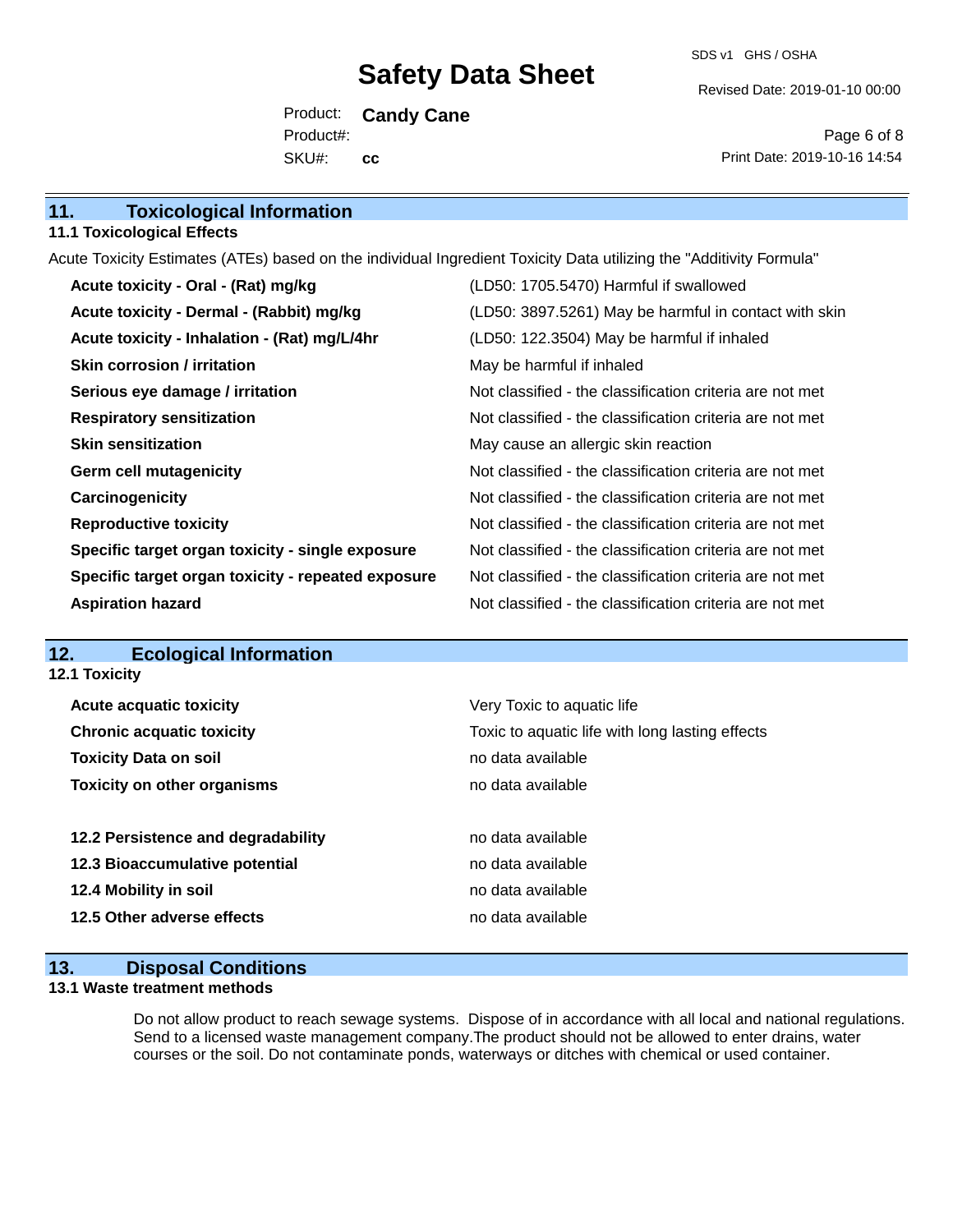SDS v1 GHS / OSHA

Revised Date: 2019-01-10 00:00

Product: **Candy Cane** SKU#: Product#: **cc**

Page 7 of 8 Print Date: 2019-10-16 14:54

#### **14. Transport Information**

| <b>Marine Pollutant</b>                                       | Yes. Ingredient of greatest environmental impact:<br>120-51-4 : (60 - 70 %) : Benzyl Benzoate |              |                                     |                 |               |
|---------------------------------------------------------------|-----------------------------------------------------------------------------------------------|--------------|-------------------------------------|-----------------|---------------|
| <b>Regulator</b>                                              |                                                                                               | <b>Class</b> | <b>Pack Group</b>                   | <b>Sub Risk</b> | UN-nr.        |
| U.S. DOT (Non-Bulk)                                           |                                                                                               |              | Not Regulated - Not Dangerous Goods |                 |               |
| Chemicals NOI                                                 |                                                                                               |              |                                     |                 |               |
| <b>ADR/RID (International Road/Rail)</b>                      |                                                                                               |              |                                     |                 |               |
| <b>Environmentally Hazardous</b><br>Substance, Liquid, n.o.s. |                                                                                               | 9            | Ш                                   |                 | <b>UN3082</b> |
| <b>IATA (Air Cargo)</b>                                       |                                                                                               |              |                                     |                 |               |
| <b>Environmentally Hazardous</b><br>Substance, Liquid, n.o.s. |                                                                                               | 9            | Ш                                   |                 | UN3082        |
| IMDG (Sea)                                                    |                                                                                               |              |                                     |                 |               |
| <b>Environmentally Hazardous</b><br>Substance, Liquid, n.o.s. |                                                                                               | 9            | Ш                                   |                 | UN3082        |

| 15.<br><b>Regulatory Information</b>                                     |                                                                                                                 |  |  |  |  |  |  |
|--------------------------------------------------------------------------|-----------------------------------------------------------------------------------------------------------------|--|--|--|--|--|--|
| <b>U.S. Federal Regulations</b>                                          |                                                                                                                 |  |  |  |  |  |  |
| <b>TSCA (Toxic Substance Control Act)</b>                                | All components of the substance/mixture are listed or exempt<br>This product contains NO components of concern. |  |  |  |  |  |  |
| 40 CFR(EPCRA, SARA, CERCLA and CAA)                                      |                                                                                                                 |  |  |  |  |  |  |
| <b>U.S. State Regulations</b>                                            |                                                                                                                 |  |  |  |  |  |  |
| <b>California Proposition 65 Warning</b>                                 | This product contains the following components:                                                                 |  |  |  |  |  |  |
| 123-35-3(NF 204-622-5 0.01 - 0.1%<br>beta-Myrcene (Natural Source)       |                                                                                                                 |  |  |  |  |  |  |
| 201-943-2 0.01 - 0.1%<br>Pulegone (Natural Source)<br>89-82-7            |                                                                                                                 |  |  |  |  |  |  |
| <b>Canadian Regulations</b>                                              |                                                                                                                 |  |  |  |  |  |  |
| <b>DSL</b>                                                               | 100.00% of the components are listed or exempt.                                                                 |  |  |  |  |  |  |
| 16.<br><b>Other Information</b>                                          |                                                                                                                 |  |  |  |  |  |  |
|                                                                          |                                                                                                                 |  |  |  |  |  |  |
| GHS H-Statements referred to under section 3 and not listed in section 2 |                                                                                                                 |  |  |  |  |  |  |
| H227 : Combustible liquid                                                | H303 : May be harmful if swallowed                                                                              |  |  |  |  |  |  |
| H310 : Fatal in contact with skin                                        | H315 : Causes skin irritation                                                                                   |  |  |  |  |  |  |

- H319 : Causes serious eye irritation H320 : Causes eye irritation
- H361 : Suspected of damaging fertility or the unborn child H401 : Toxic to aquatic life
- 

H412 : Harmful to aquatic life with long lasting effects

#### **Total Fractional Values**

(TFV) Risk (TFV) Risk

(3.01) Aquatic Chronic Toxicity, Category 4 (2.92) Aquatic Acute Toxicity, Category 1

H402 : Harmful to aquatic life **H410** : Very toxic to aquatic life with long lasting effects

(40.87) Acute Toxicity Inhalation, Category 5 (38.92) Aquatic Chronic Toxicity, Category 3 (4.30) Sensitization, Skin, Category 1B (3.89) Aquatic Chronic Toxicity, Category 2